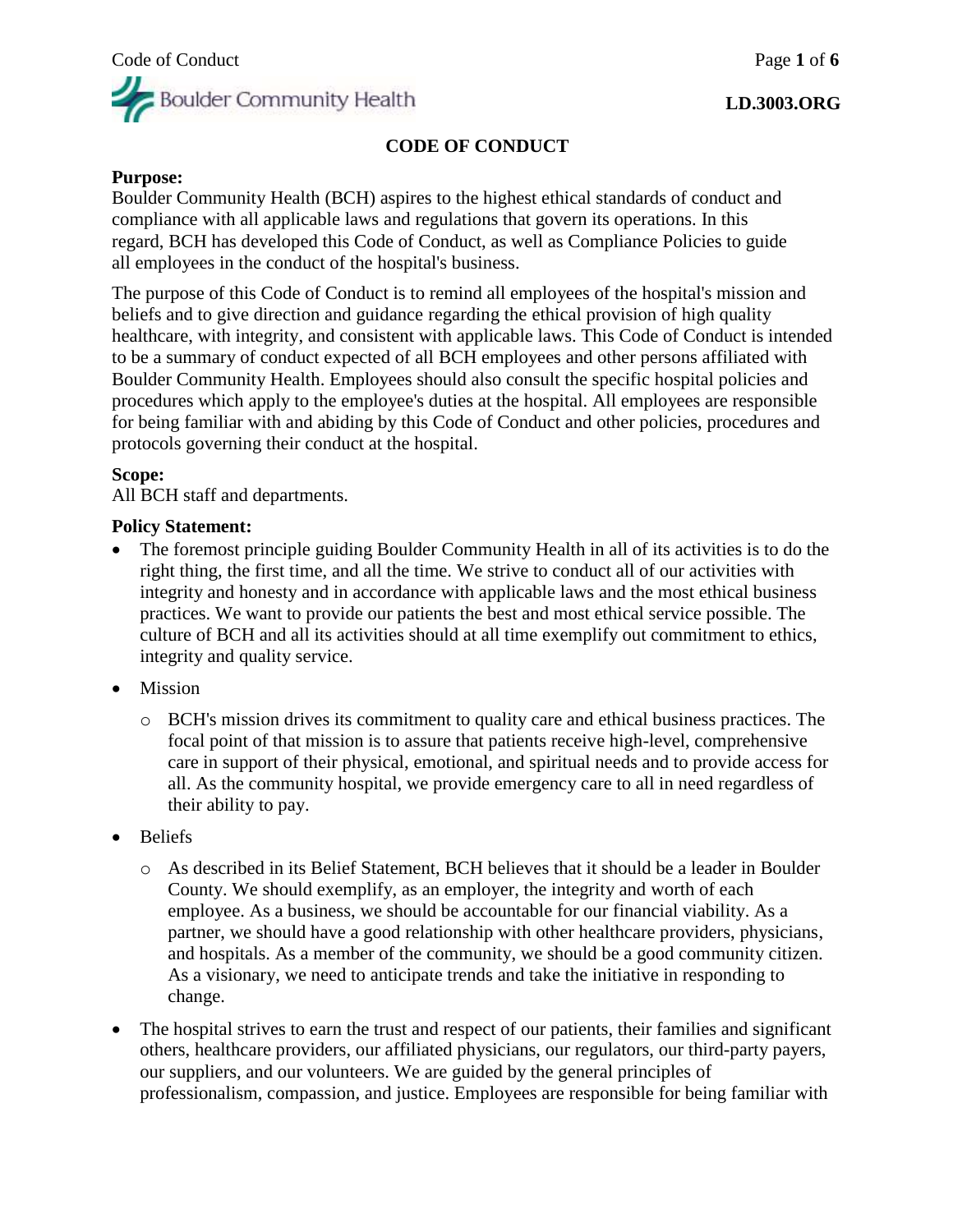

## **LD.3003.ORG**

and following the hospital's Code of Ethics, which obligates all employees and others affiliated with the hospital to provide quality patient care and respect for all persons, to avoid conflicts of interest, and to follow ethical business practices.

# **Procedural Guideline Statements:**

- 1. Standards of Conduct
	- a. The following are a summary of general guidelines summarizing the standards of conduct that Boulder Community Health expects of all employees and other persons affiliated with BCH. These standards are a summary of BCH's expectations for its employees and are not meant to be all- inclusive. Individual departments also develop their own standards, consistent with these guidelines and hospital policies, specific to the functions of the department. Employees should refer to applicable hospital and department policies, procedures and protocols when a specific question or issue arises. Failure to follow these Standards of Conduct or other hospital policies may result in disciplinary action, up to and including termination of employment.
		- i. Professional Ethics and Patient Care
			- 1. Employees at all times perform their functions in adherence to the highest ethical and professional standards.
			- 2. Care providers follow the code of conduct and standards of practice of their respective professional organizations.
			- 3. All patients are treated with dignity and respect.
			- 4. All patient information is kept confidential as required by state and federal law.
			- 5. Appropriate informed consent is obtained from patients or other appropriate persons as required by law.
- 2. The applicable state and federal laws affecting healthcare providers are reviewed at employee orientation and training sessions. Laws and regulations specific to particular department functions are incorporated in department procedures and protocols and reviewed at department training and education sessions. Employees are responsible for knowing and following all legal requirements relevant to performance of their job duties.
	- a. Claims Submission and Payment
		- i. All billing and collection activities shall be performed in accordance with all applicable state and federal laws, contractual requirements and hospital policy.
		- ii. All services provided by the hospital and its employees are properly and adequately documented in accordance with applicable laws and contractual requirements.
		- iii. Claims for payment to a government program or private payer are submitted only for services which were performed and only where there is adequate and proper documentation that the service was performed in accordance with applicable laws and/or claims are submitted for payment only if the services provided were medically necessary and ordered by a physician or other appropriately licensed provider. Employees are responsible as permitted by law or contract, for being familiar with the applicable documentation and medical necessity requirements for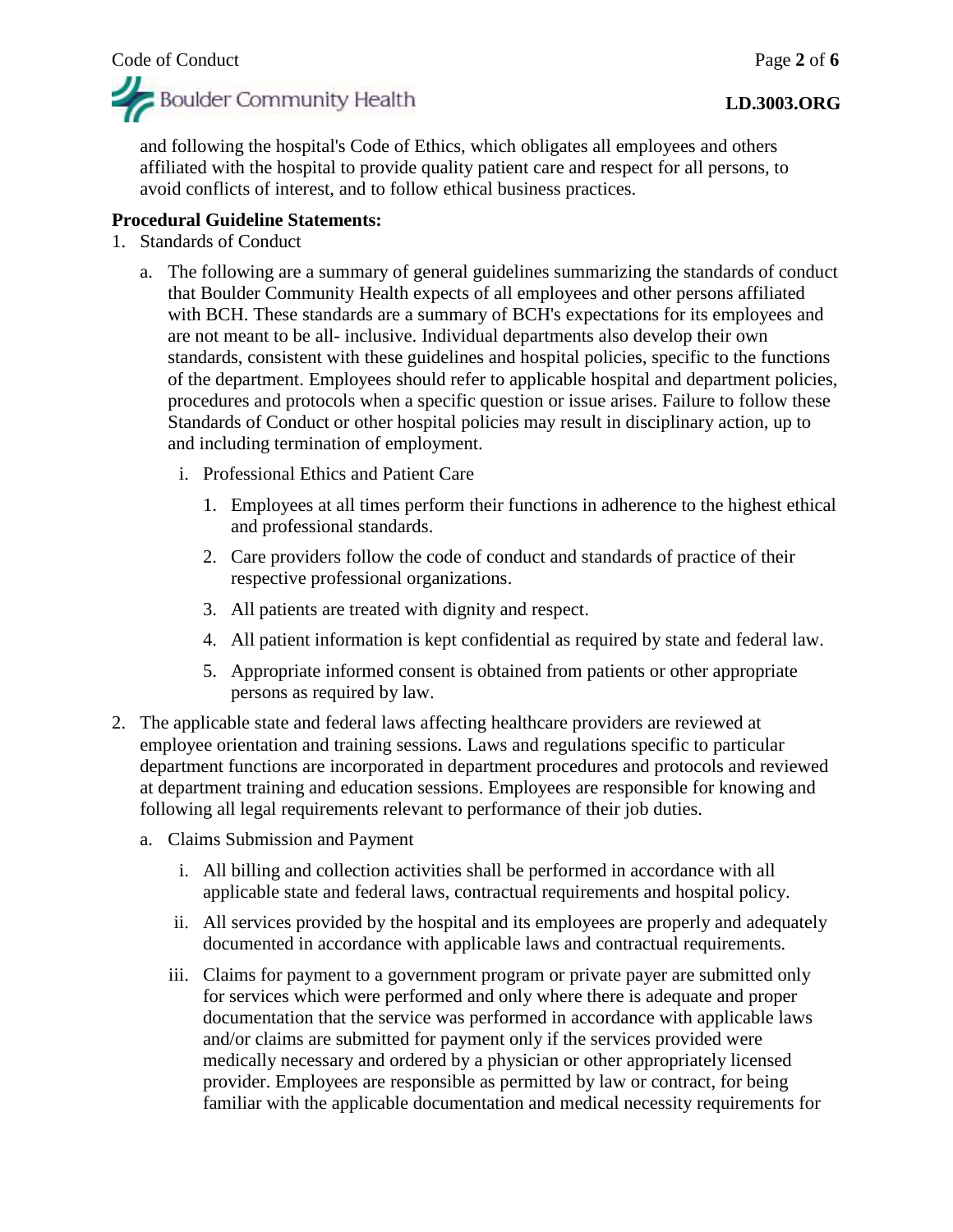

the services they provide or for which they are responsible for submitting claims.

- iv. No employee submits or causes to be submitted false information to a government agency, patient, third party payer, vendor, or to BCH. This includes presenting claims for an item or service the employee knows or should know was not provided, was fraudulent, was not medically necessary, was based on a code which would result in greater payment than the code appropriate for the item or service, or was rendered by a provider the employee knows has been excluded from participating in a federal health program or is otherwise not authorized to provide the service.
- v. Periodic audits and reviews of billing practices are conducted to assure that accurate and appropriate bills are submitted to Medicare, Medicaid, other federal health programs, private payers and patients. Employees are responsible for cooperating with and participating in these reviews as requested.
- vi. The hospital shall monitor patient and payer credit balances and promptly refund all amounts due. The hospital promptly refunds any payments made by state or federal agencies or private payers which were made erroneously and of which BCH is aware.
- vii. Employees do not steal, embezzle or otherwise convert to the benefit of another person, or intentionally misapply any funds, money, premiums, credits or other assets of any healthcare benefit program, including Medicare, Medicaid or a private payer.
- b. Relationships with third parties
	- i. Arrangements with physicians, vendors and other third parties comply with all applicable federal, state and local laws and regulations, including I.R.S. rules which apply to BCH as a tax-exempt organization. Employees who perform contracting services should be familiar with the applicable laws and regulations affecting their area of contracting and should consult with their supervisor, the respective Vice President, and the President, General Counsel or the Compliance Officer if they have any questions or are unsure about a particular contractual arrangement.
	- ii. No employee knowingly and willfully solicits, offers to pay, pays or receives, anything of value, either in cash or in kind, directly or indirectly, in return for:
		- 1. Referring an individual for any item of services covered by a federal health program, including the Medicare, Medicaid or the Tricare programs; or
		- 2. Leasing, purchasing or ordering or arranging or recommending leasing, purchasing or ordering any good, facility, service or item covered by federal health program, including the Medicare, Medicaid or Tricare programs.
		- 3. (NOTE: Certain arrangements may be permissible under "safe harbors" created by federal regulations. Employees should check with their respective supervisor, the respective Vice President, the President, General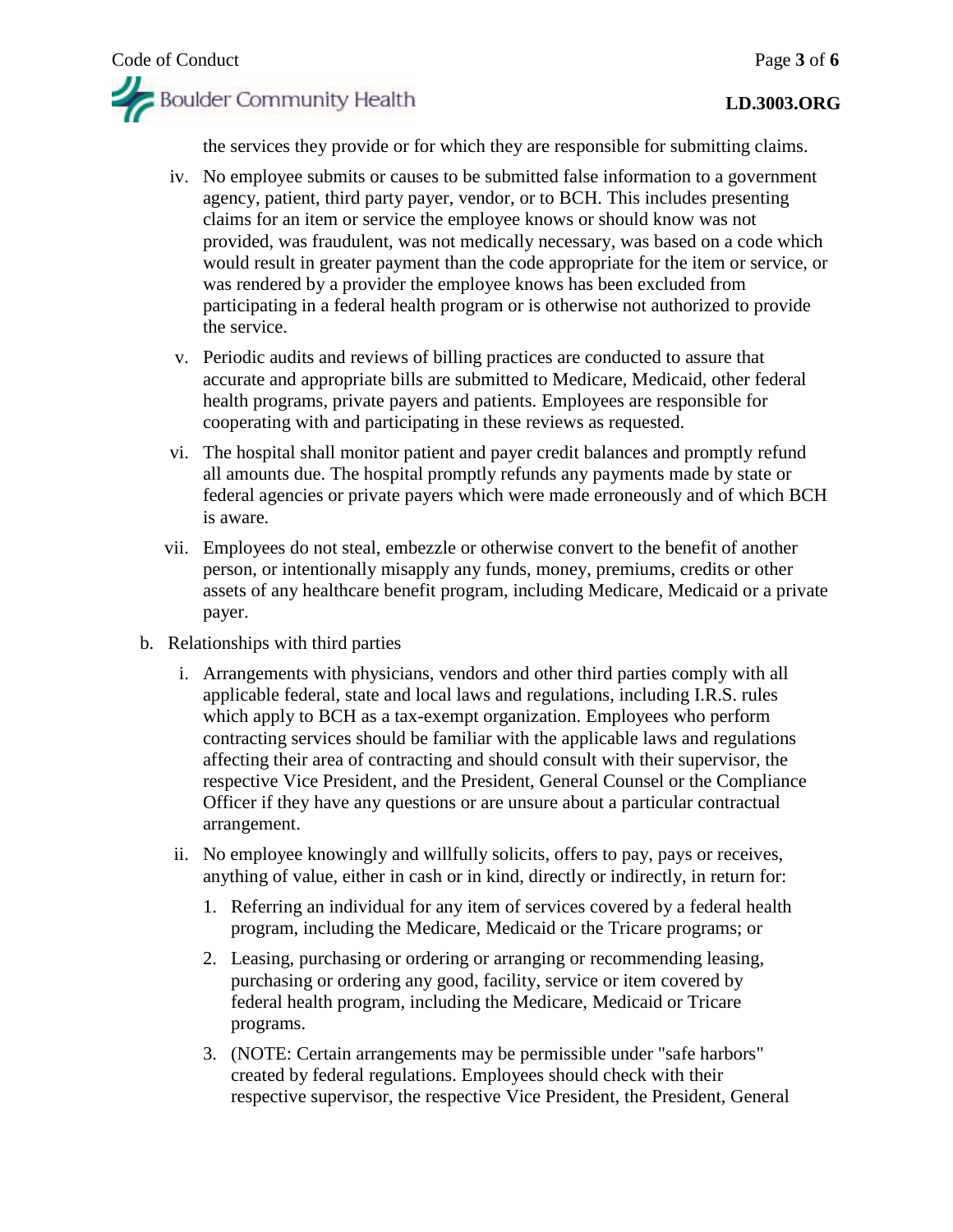

Counsel or the Compliance Officer for the rules which apply to a particular arrangement.)

- iii. Physicians who have a compensation or ownership relationship with BCH shall not refer certain designated healthcare services, as defined by law, covered by a federal health program, including Medicare, Medicaid or Tricare, to BCH unless the arrangement is permitted by law.
	- 1. (NOTE: Certain arrangements (e.g., employment contracts, certain leases and other independent contractor agreements) are permitted if they comply with federal laws and regulations. Employees who are responsible for entering into contractual relationships with physicians should be generally familiar with the laws governing such contracts and should consult with their respective supervisor, the respective Vice President, the President, General Counsel or the Compliance Officer for the rules which apply to a particular arrangement.)
- iv. All contracts between the hospital and a physician, and other contracts as specified by hospital policy, are approved in accordance with applicable hospital contracting policies.
- v. All marketing services and materials distributed by the hospital are honest, clear, fully informative, of a non-deceptive nature, and meet HIPAA requirements.
- 3. Conflicts of Interest
	- a. Employees avoid any activity or conduct which conflicts or appears to conflict with the interests of BCH. All employees are familiar with and abide by the hospital's Conflict of Interest policy.
	- b. Employees may not directly or indirectly participate in any personal business or professional activity or have a direct or indirect financial interest which conflicts with the hospital's interests or the employee's duties and responsibilities as an employee of the hospital.
	- c. There are many types of conflicts of interest and no definition or set of guidelines can anticipate all of them. The types of activities which may create a conflict of interest are described in BCH's conflict of Interest policy. Employees should consult with their supervisor and/or the Compliance Officer if they are unsure whether a particular activity creates a conflict of interest.
- 4. Reporting Compliance Matters
	- a. In order to assure compliance with applicable laws, the hospital encourages all employees to ask questions, clarify their responsibilities and bring to the hospital's attention suspected wrongdoing and areas for improvement.
	- b. All employees have an obligation to assist the hospital in promoting and assuring compliance with applicable laws, and to assist and cooperate with the hospital in any compliance investigation.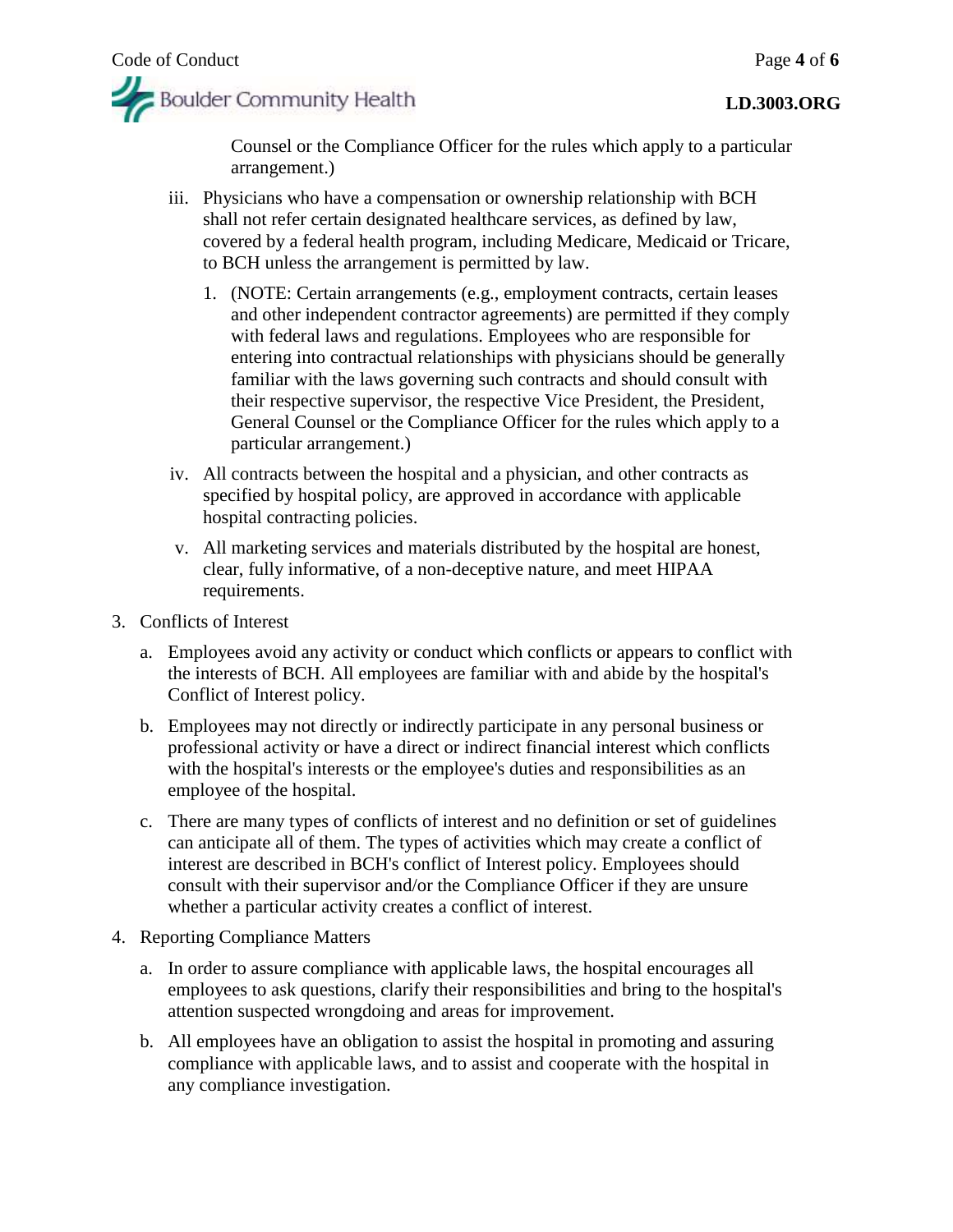

### **LD.3003.ORG**

- c. All employees and agents of the hospital have a duty to report any suspected wrongdoing or violation of applicable laws or hospital policies or procedures. Employees should be familiar with and follow the hospital's Compliance policy for Reporting Compliance Issues and Concerns which addresses how reports are made and procedures for responding to reports.
- d. Reports by an employee may be made directly to the Compliance Officer at ext 7429, the employee's supervisor or the manager or director of the employee's department as described in BCH's Compliance policy for Reporting Compliance Issues and Concerns. Reports may be made anonymously on the Compliance Hotline, but BCH encourages employees to identify themselves in order to aid in the investigative process.
- e. No employee makes a report he or she knows or reasonably should know is false.
- f. No employee makes a report for the purpose of harassing or retaliating against another person.
- g. No employee retaliates against any employee or other person for making a report, requesting clarification about applicable laws or policies, or participating in any investigation.
- 5. Government Investigations
	- a. The hospital is committed to full compliance with all state and federal laws and will cooperate appropriately with government authorities in any investigation of BCH or its employees.
	- b. Any employee who receives a subpoena, inquiry or other legal document regarding the hospital's business, whether at home or in the workplace from any government agency, will immediately notify his or her supervisor, who will immediately notify the Compliance Officer. The Compliance Officer will be responsible for coordinating the hospital's response to a government inquiry or investigation. Subpoenas, other than those from a government inquiry, shall be directed to the Risk Manager.
	- c. For additional information, refer to Hospital Compliance policy regarding Cooperation with Government Agencies.
- 6. Records
	- a. Each employee maintains the necessary patient or business records required for the employee's position. All patient records comply with the applicable legal requirements.
	- b. An employee does not create any false patient or other hospital record or falsify any information in a patient or other hospital record.
	- c. All patient and other hospital records are retained as required by law and the hospital's Record Retention policy. An employee shall not destroy any patient or hospital record unless authorized by the hospital's Record Retention policy.